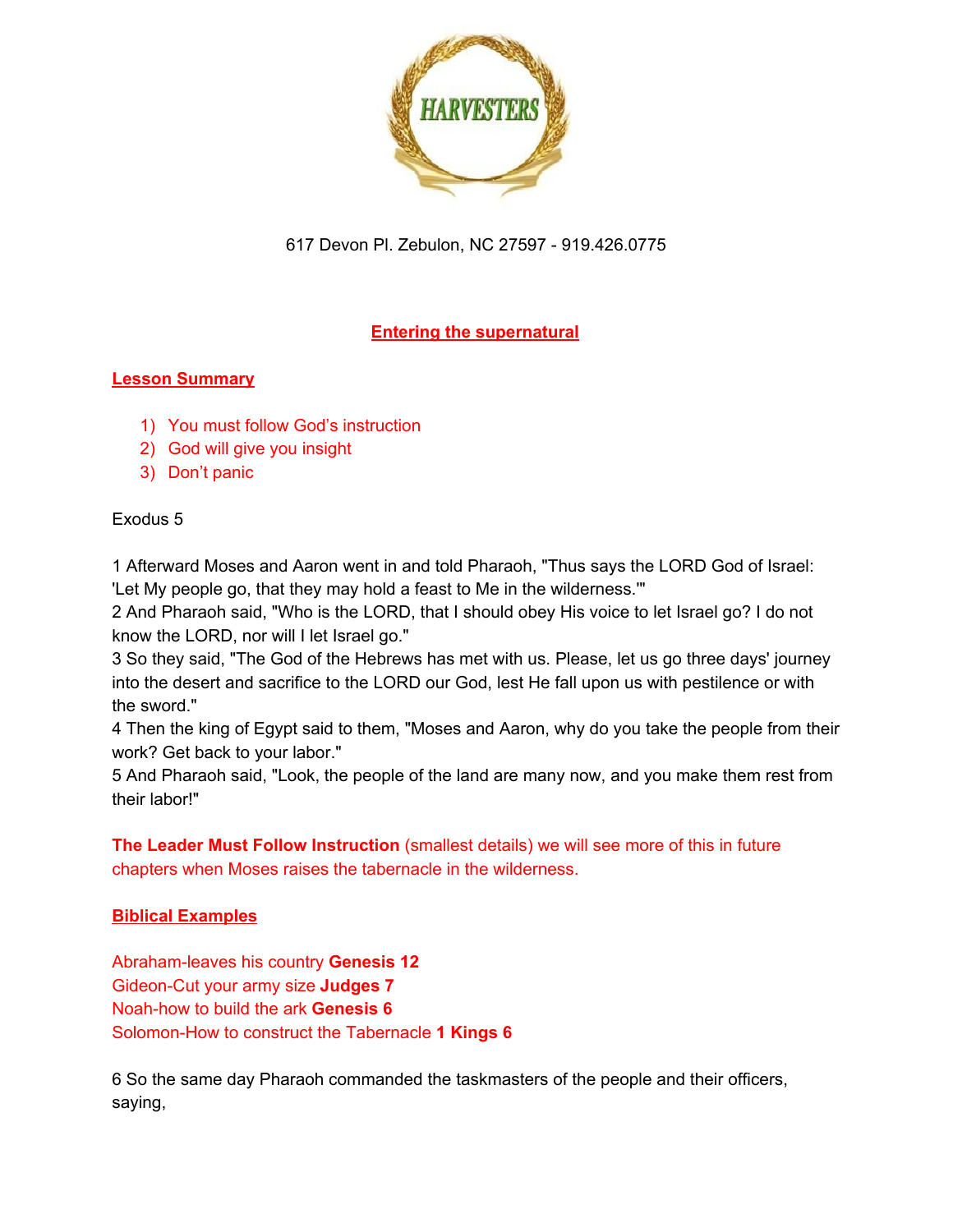

7 "You shall no longer give the people straw to make brick as before. Let them go and gather straw for themselves.

8 And you shall lay on them the quota of bricks which they made before. You shall not reduce it. For they are idle; therefore they cry out, saying, 'Let us go and sacrifice to our God.'

9 Let more work be laid on the men, that they may labor in it, and let them not regard false words."

10 And the taskmasters of the people and their officers went out and spoke to the people, saying, "Thus says Pharaoh: 'I will not give you straw.

11 Go, get yourselves straw where you can find it; yet none of your work will be reduced.'" 12 So the people were scattered abroad throughout all the land of Egypt to gather stubble instead of straw.

13 And the taskmasters forced them to hurry, saying, "Fulfill your work, your daily quota, as when there was straw."

14 Also the officers of the children of Israel, whom Pharaoh's taskmasters had set over them, were beaten and were asked, "Why have you not fulfilled your task in making brick both yesterday and today, as before?"

15 Then the officers of the children of Israel came and cried out to Pharaoh, saying, "Why are you dealing thus with your servants?

16 There is no straw given to your servants, and they say to us, 'Make brick!' And indeed your servants are beaten, but the fault is in your own people."

17 But he said, "You are idle! Idle! Therefore you say, 'Let us go and sacrifice to the LORD.' 18 Therefore go now and work; for no straw shall be given you, yet you shall deliver the quota of bricks."

#### **God will not allow your opposer to stop you Ch 3:18-20**

Biblical examples;

God promise Joshua Josh.1:5 No man shall be able to stand against you

God Promise to David

2 Sam 7:16 Your house and your kingdom will endure forever before me your throne will be established forever.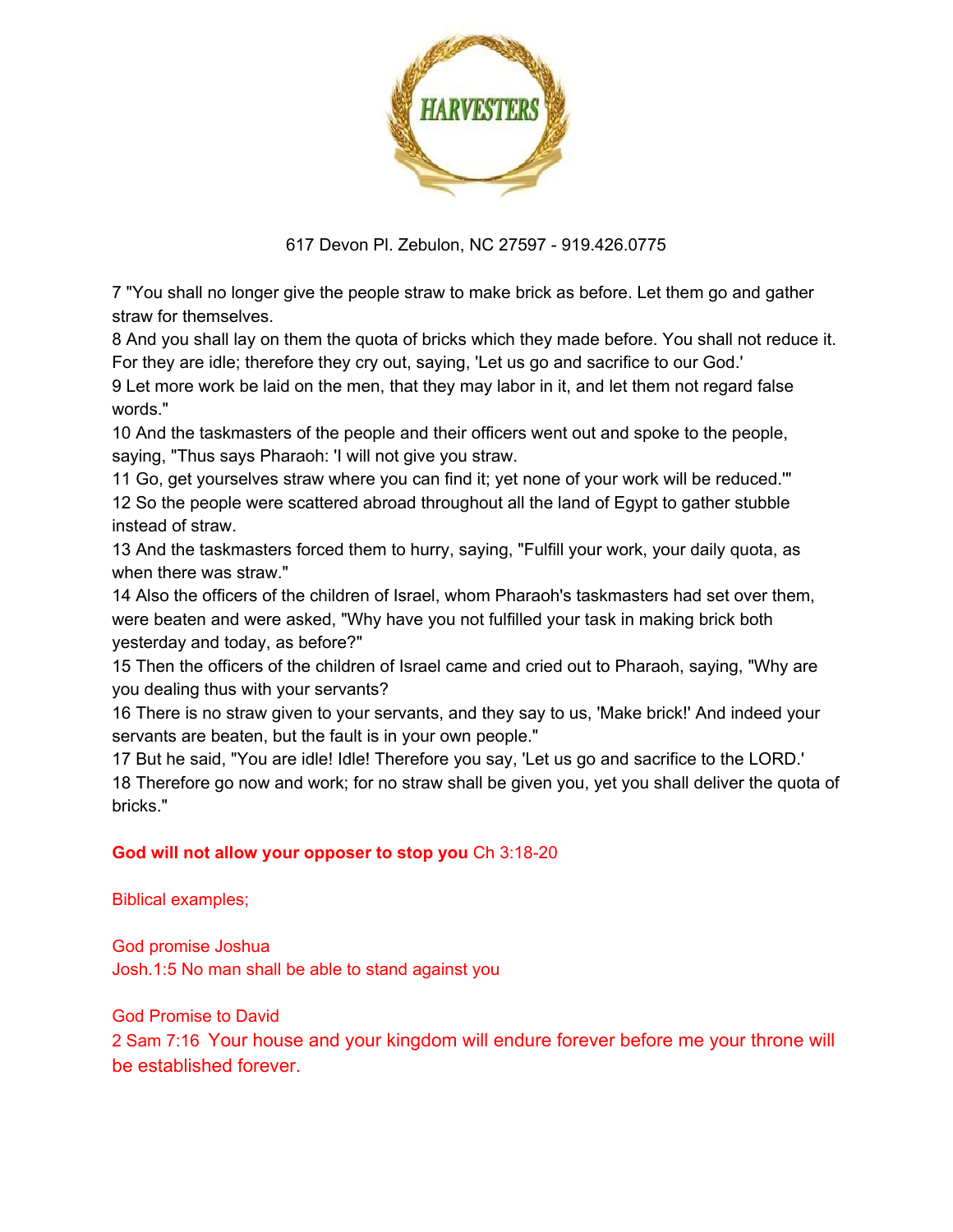

19 And the officers of the children of Israel saw that they were in trouble after it was said, "You shall not reduce any bricks from your daily quota."

20 Then, as they came out from Pharaoh, they met Moses and Aaron who stood there to meet them.

21 And they said to them, "Let the LORD look on you and judge, because you have made us abhorrent in the sight of Pharaoh and in the sight of his servants, to put a sword in their hand to kill us."

22 So Moses returned to the LORD and said, "Lord, why have You brought trouble on this people? Why is it You have sent me?

23 For since I came to Pharaoh to speak in Your name, he has done evil to this people; neither have You delivered Your people at all."

## Point 3 Do not Panic BECAUSE OF THE PRESSURE

Moses panic under pressure…….this is where many leaders get frustrated….when you are required to move/walk out of your comfort zone, move outside of your bank account or resources, when you are asked to move outside of your culture/community …….. **you are now walking in the supernatural** …….the moment you are operating/functioning within your own abilities STOP….pray/evaluate…... God wants us to be totally reliant on him.

**GOD SAID** Start A Business = I'm going to lose all my savings Lose A Job, quit,,,,,**DIVINE INTERRUPTION =** will HE really make away? Start A Ministry (NOT A CHURCH)=**GOD GIVES YOU A VISION** I'm not ready (in reality you will never be ready)

The moment you obey God, the moment you begin to make steps towards God's provision, this is when you enter the **Supernatural**……...This is the place where you might look and sound crazy but push through the doubters, blockers…….this is when you go through the pit…...this is when you are building an ark and it has never rain before........this is when you are asked to go before the Pharaoh and tell him you are there to raise a Nation out of slavery…….this is when you are in the pasture stepping in sheep dung and God tells you "you are the King of Israel"........Welcome to the Supernatural.